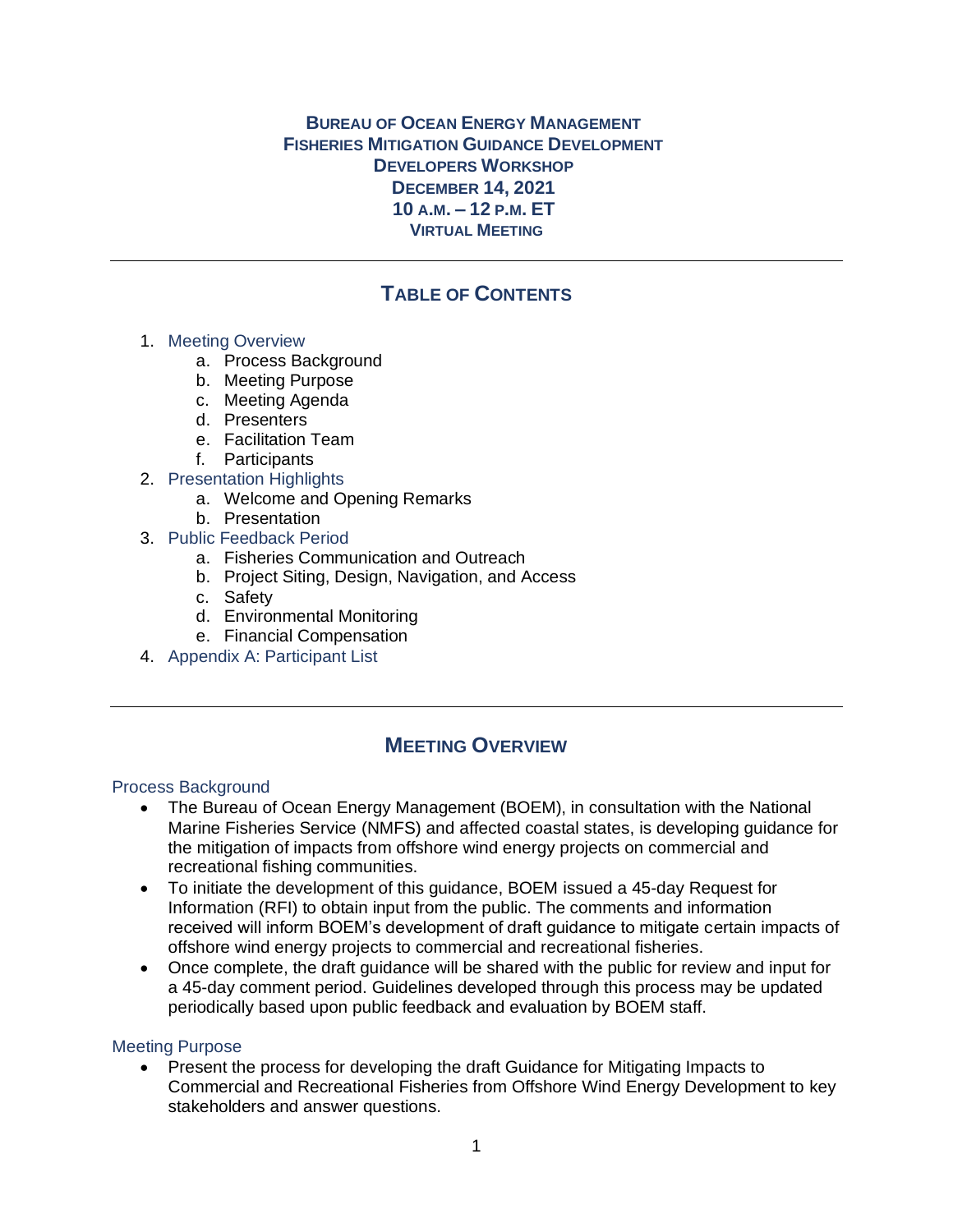- Provide information on how to submit comments during the public comment process.
- Receive comments on key issue areas.

#### Agenda

- Welcome and Opening Remarks
- Logistics and Agenda Review
- Overview of BOEM's Request for Information to Inform its Guidance Document to Mitigate Potential Impacts to Fisheries
- Public Comment Period
- How to Submit Written Public Comments
- Timeline, Next Steps and Adjourn

#### **Presenters**

| James Bennett (opening remarks)<br><b>Brian Hooker</b>                  | <b>BOEM</b><br><b>BOEM</b> |
|-------------------------------------------------------------------------|----------------------------|
| <b>Agency Representatives</b><br><b>Brian Hooker</b><br>Candace Nachman | <b>BOEM</b><br><b>NOAA</b> |
| <b>Facilitation Team</b>                                                |                            |
| Julielyn Gibbons                                                        | Kearns & West              |
| <b>Adam Saslow</b>                                                      | Kearns & West              |
| Igra Nasir                                                              | Kearns & West              |

#### **Participants**

One hundred fourteen (114) people registered for the meeting. A complete list of registrants is included as an appendix to this summary. The American Clean Power Association (ACP) organized to speak on all topic areas of interest to BOEM. Twelve (12) people provided public feedback.

## **PRESENTATION HIGHLIGHTS**

#### Welcome and Opening Remarks

- Adam Saslow, facilitator, Kearns & West, welcomed attendees, and reviewed the meeting logistics and agenda. He emphasized that the meeting is intended as a conversation between BOEM and fishermen and asked other attendees to remain primarily in listen-only mode.
- James "Jim" Bennett, Program Manager for BOEM's Renewable Energy Program, welcomed participants. Mr. Bennett emphasized the importance of BOEM's work in fisheries mitigation as offshore wind projects develop. Mr. Bennett discussed the Biden-Harris Administration's "30x30" goals, which aim to secure 30 gigawatts of offshore wind energy by 2030. Mr. Bennett mentioned that these goals will result in thousands of goodpaying, union jobs. He added that: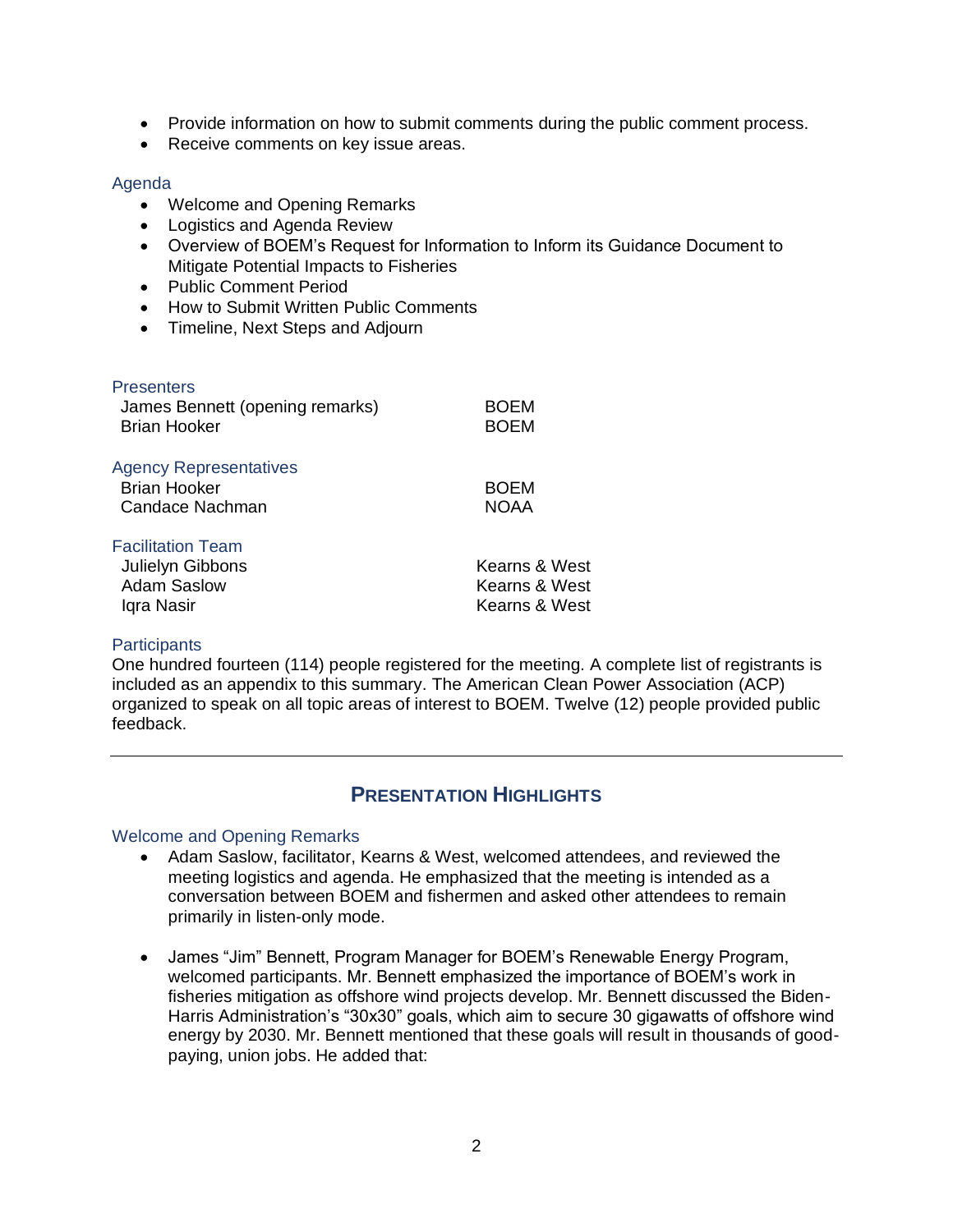- $\circ$  BOEM's authority to mitigate impacts is afforded by the Outer Continental Shelf Lands Act (OCSLA), which seeks to minimize or avoid impacts. OCSLA allows BOEM to establish compensation if these impacts are unavoidable.
- $\circ$  The quidance will clarify what developers should consider before submitting their plans, and how developers can engage the commercial fishing industry.
- $\circ$  BOEM is not creating a general fund, as they are required to submit all funds to the U.S. Department of Treasury.
- $\circ$  The goal is to offer more transparency and establish a clear process around fisheries mitigation by summer 2022 to support BOEM's environmental analysis for the construction and operations of several East Coast projects.
- $\circ$  BOEM will use information from this dialogue, and from discussions with federal, state, and Tribal partners to shape future mitigation discussions and develop a lasting engagement strategy that prioritizes science and meaningful collaboration.

## **Presentation**

- Overview of BOEM's Request for Information to Inform its Guidance for Mitigating Impacts to Commercial and Recreational Fisheries from Offshore Wind Energy Development (Brian Hooker, Lead Biologist, Office of Renewable Energy Programs, BOEM)
- Mr. Hooker's presentation can be accessed at: [https://www.boem.gov/sites/default/files/documents/renewable-energy/BOEM-Fisheries-](https://www.boem.gov/sites/default/files/documents/renewable-energy/BOEM-Fisheries-Guidance.pdf)[Guidance.pdf.](https://www.boem.gov/sites/default/files/documents/renewable-energy/BOEM-Fisheries-Guidance.pdf)
- Mr. Hooker shared that:
	- $\circ$  BOEM is in the initial stage of the fisheries mitigation guidance development process and wants input from fishermen before drafting the guidance document.
	- o BOEM can impose mitigation measures, but the guidance would not apply to impacts that are separate from a given project.
	- o Financial compensation will likely be handled at a regional level. There are more data on the East Coast than other regions.
	- $\circ$  BOEM is not soliciting input on environmental monitoring of biological resources. BOEM does not want to repeat the efforts of those agencies.

## **PUBLIC FEEDBACK PERIOD**

Public comments generally fell into one of the following topic areas highlighted in the RFI: fisheries communication and outreach; project siting, design, navigation, and access; safety; environmental monitoring; and financial compensation. Specific comments provided are described in greater detail below.

## Fisheries Communication and Outreach

- There are best practices based on recent surveys on how to avoid gear conflict issues in both the lease area and the cable courtyard.
	- o Vineyard Wind implemented three steps: (1) hired fishermen to work on the survey vessels and assist in communicating with other fishing vessels to monitor fixed gear during operation, (2) hired local fishing vessels to act as scout vessels to share information and increase awareness of where operations were occurring, and (3) ensured that the fisheries liaison regularly communicated with local fishermen on the survey vessel's movement and progress.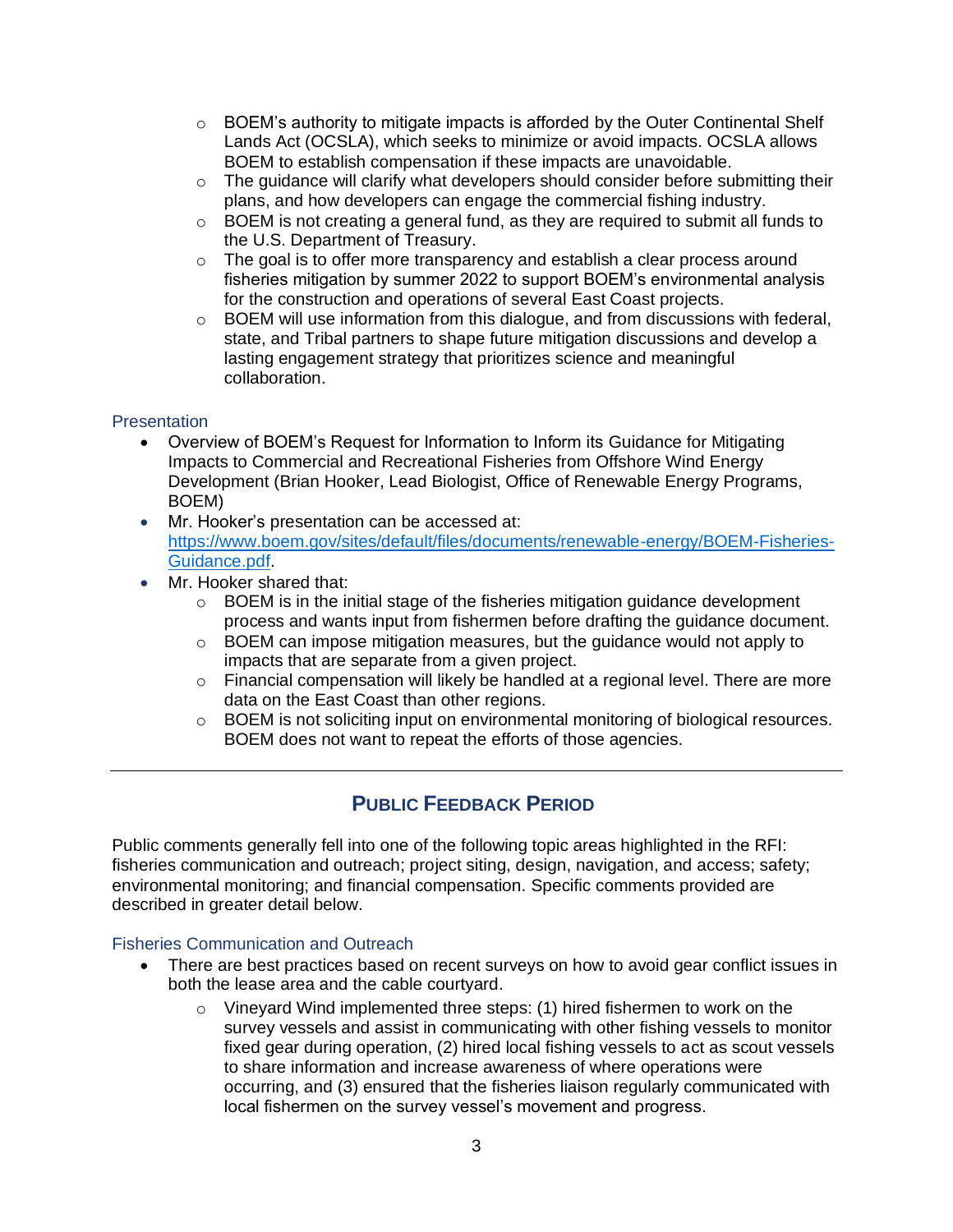- $\circ$  Vineyard Wind conducted a 6–8 week geophysical survey on the Nantucket Sound. The organization hired a local fisherman to serve as a scout vessel. Before the survey began, developers and the fisherman developed a communication network with local fishermen and provided each fisherman notice on the upcoming survey. During the survey, the fishermen onboard communicated as the vessel was moving and developers communicated information to surrounding fishermen on the current and future location of the vessel. They survey was a success, as there were no gear issues. This approach is being used in other survey areas.
- o Communicating with local fishermen is important, as information from offshore wind development activity may be hard to track.
- o Vineyard Wind is developing an app that can be downloaded to a smartphone or computer and will share real-time information on offshore survey activity. The app is currently being tested by fishermen.
- $\circ$  Another best practice is to collaborate with fishermen to develop and execute the pre- and post-construction monitoring plan. An example is Vineyard Wind's work with the School for Marine Science and Technology (SMAST) in New Bedford, Mass. Vineyard Wind contracted SMAST to assist with the fisheries surveys by conducting workshops to gain input from fishermen on the information they were interested in and to provide pre- and post-construction updates. It was suggested to work with organizations that have a good relationship with the fishing industry (e.g. SMAST), maintaining ongoing communication with local fishermen on surveys and monitoring plans, and providing information on survey activity before its launch.

#### Project Siting, Design, Navigation, and Access

- It was suggested that BOEM develop specific mitigation guidance for all topic areas in the guidance.
	- o BOEM should leverage existing best practices from projects currently under review to inform future projects and provide clarity for guidance on project siting, navigation, and safety measures.
	- o BOEM should integrate fisheries monitoring best practices from recently established regional efforts, such as the Responsible Offshore Science Alliance (ROSA) and developers' efforts to aid in revising the 2014 Fisheries Best Management Practices (BMPs).
	- $\circ$  Compensation should be provided during the construction and operations phase of the project.
	- $\circ$  The guidance should be flexible and adaptive in incorporating differences due to unique site-specific considerations. It should include evidence-based, best available, and peer-reviewed science on fisheries management and monitoring data.
	- $\circ$  BOEM should include regional entities in the development of the guidance.
	- o Individual issues should be addressed from either a national or regional perspective rather than a standardized approach, depending on the issue.
- BOEM should incorporate ongoing efforts into the guidance development process, and develop evidence-based approaches to project siting and development.
	- $\circ$  BOEM should outline within the BMPs information that should be solicited by developers and how to integrate that information into the Construction and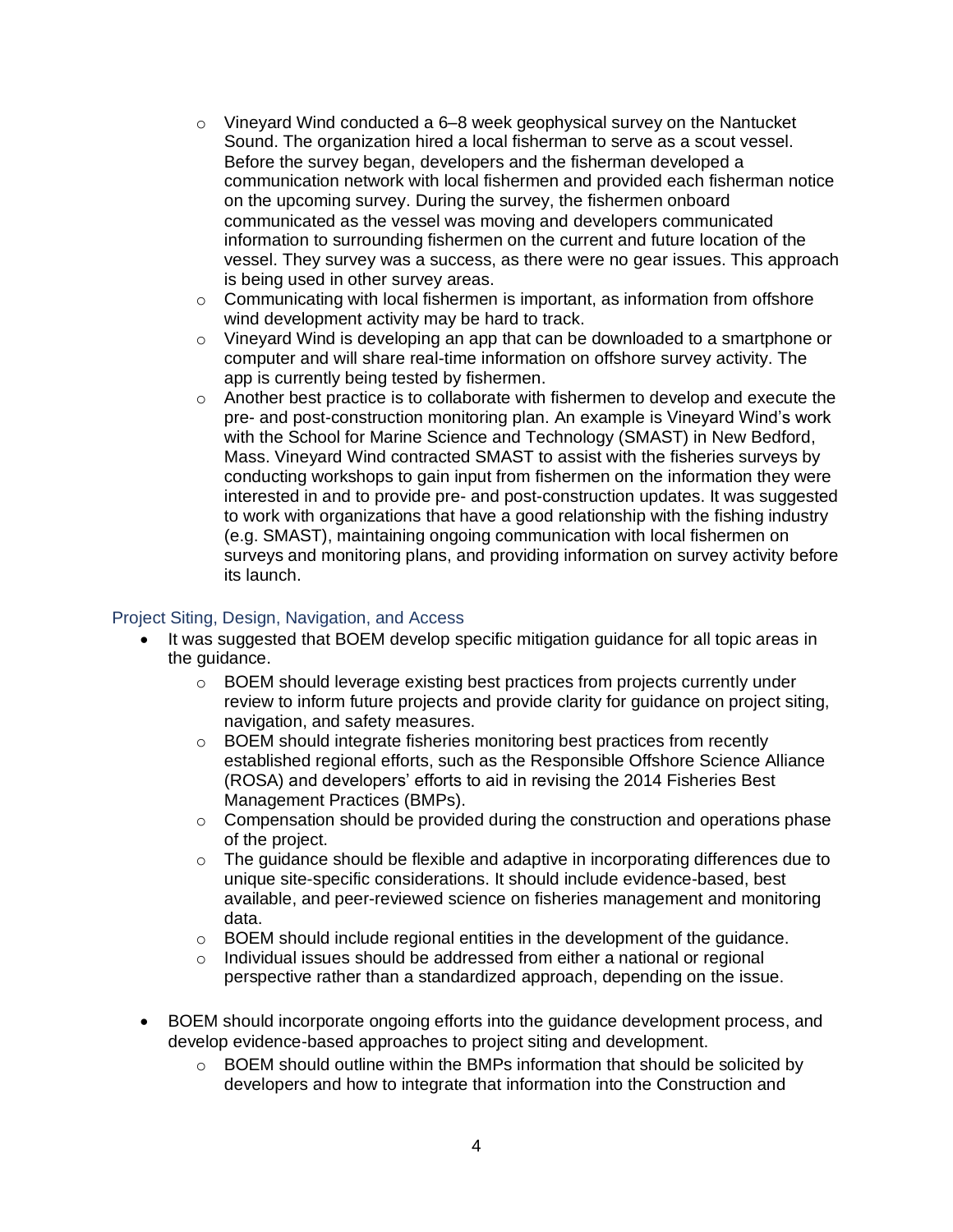Operations Plan (COP) process, given that developers have varying projectspecific approaches for soliciting feedback and incorporating input.

- $\circ$  BOEM should distinguish between macro-siting (where the lease is in planning and acquisition, as well as its location) and micro-siting (how the project is developed within an individual lease), given the uniqueness of each location and the inability to use a one-size-fits-all approach.
- o There is a desire for fact-based information gathered through site-specific studies, analyses, and data prior to the COP submission.
- $\circ$  Best practices, case studies, and reports should be shared nationally and regionally.
- $\circ$  BOEM's guidance should be flexible and adaptive to changes in fishing activity and how fishermen will choose to adapt to wind farms. Demonstrated impacts may be greater or lesser than what is predicted
- o Results from studies on fishing behaviors in and around the first round of projects should be incorporated.
- The offshore wind industry, the fishing industry, states, and the federal government will benefit from guidelines that are transparent, adaptive, and evidence-based. There is general alignment between developers and the fishing community on: (1) using federal funds from lease auctions for fisheries compensation and research, (2) creating a federal structure for compensatory mitigation, (3) developing structured regional science approaches to inform or augment federal surveys that assess stock status, (4) ensuring better communication of survey and offshore activity and activity offshore, and (5) increasing awareness and communication of how stakeholders can be involved during the development process of a project.
- Processors are consolidated, and made major investments to process larger scale species. Fishing industry processors need to be acknowledged, given that their investments may be at risk. Fishermen could assist in the placement process and desire avoidance, not compensation. The guidance should acknowledge seasonal fish migration and shifting fishing patterns. Gear switching is not an easy process and would require additional permits from both fishermen and processors. It can take 5-10 years for these permits to be issued. Fishermen need to be involved early in the process rather than once siting is completed.
	- o *Mr. Hooker shared that compensation is the last part of the hierarchy for mitigation and fishing interests. He expressed the challenge of determining costs and encouraged stakeholders to submit comments on who's eligible and how the compensation should be structured.*

## **Safety**

• BOEM should differentiate navigation from project siting recommendations. BOEM should consider what information needs to be developed to inform each project phase, especially construction and decommissioning. BOEM's BMP revisions should acknowledge how information and standards developed to date, such as the New England Lighting and Marking Standards, can be incorporated. BOEM should not rely solely on agency expertise for safety measures but should collaborate with the U.S. Coast Guard.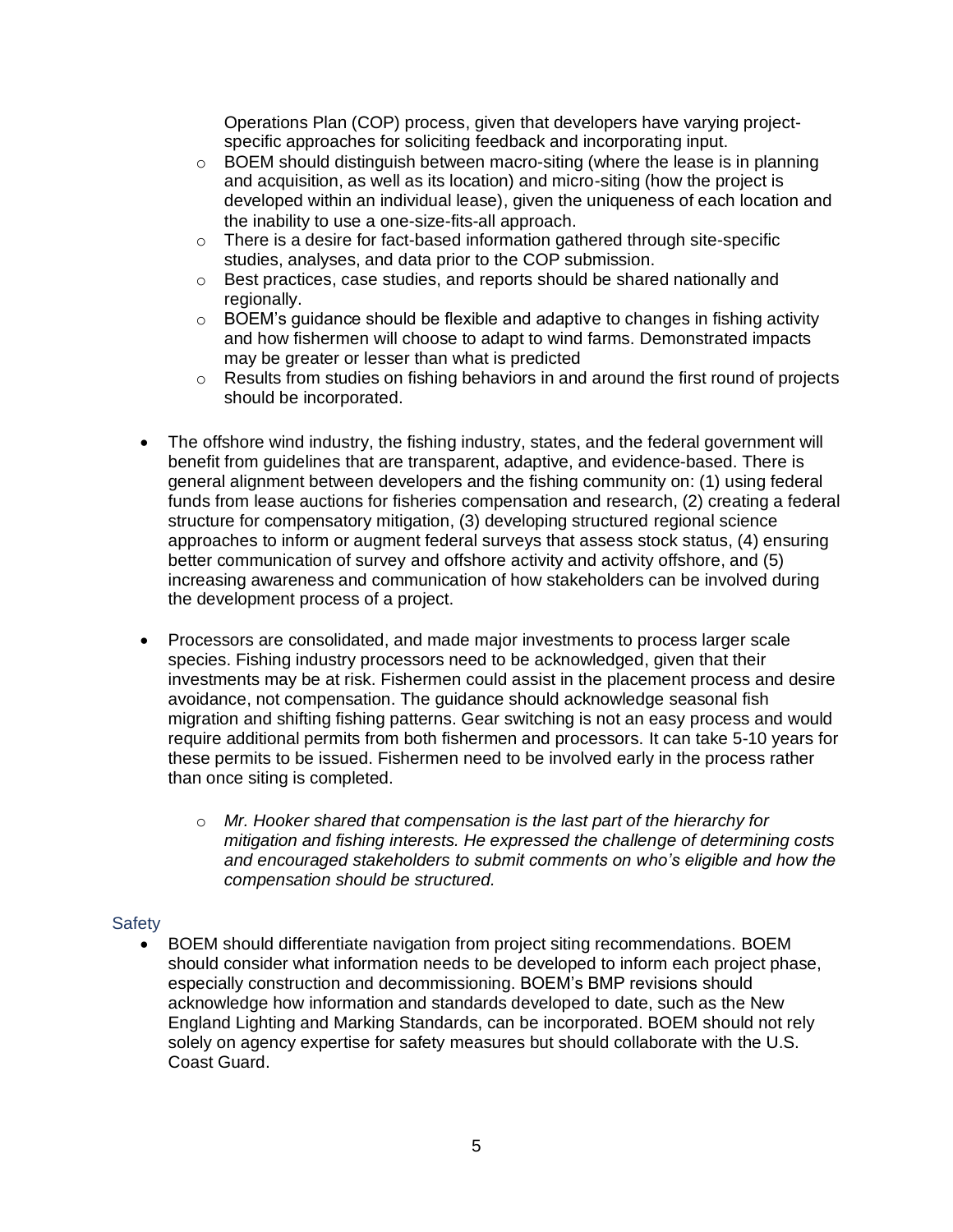- Orsted has taken measures on navigation safety. Orsted's six U.S. projects are designed in a uniform grid layout and have a minimum spacing of at least eight nautical miles. The design of the Orsted New Jersey project was revised and now includes feedback from the fishing community.
	- o Orsted led an inter-developer and U.S. Coast Guard team for navigation lighting and signaling design, including the automatic identification system (AIS) on towers, a standard labeling protocol, and alphanumeric indicators that exceed international science standards. These measures were incorporated using stakeholder input to facilitate safe navigation. BOEM should establish a navigation safety fund to subsidize equipment upgrades and training.
	- $\circ$  Orsted's current efforts to recreate wind farms in marine simulation facilities in Rhode Island and Maryland will be replicated in New York. Many stakeholder groups participated in the simulations and found the experience rewarding.
	- $\circ$  There is a need for enhanced communication and 24/7 monitoring efforts to enhance safety.
	- o *Mr. Hooker shared how difficult it is to capture the whole suite of activities carried out by a developer in a COP or during the environmental review. Often the measures focus on "bigger items" such as layout design and compensation.*

#### Environmental Monitoring

- BOEM should leverage and share best practices for monitoring approaches from current projects to help developers advance projects in new lease areas. The environmental monitoring plans should also consider site-specific fisheries, fishing activities, and the potential impacts from specific project designs on those site-specific resources and activities. The offshore wind industry supports structured regional approaches and collaboration to integrate data and information generated across the process. The industry supports regional approaches to inform or augment federal surveys, which assess the stock status and provide data to inform analyses on the potential effects of offshore wind on fisheries in the regions where development would occur.
	- $\circ$  Developers recognize and accept regional interaction of monitoring, data sharing, and standardization of monitoring methods.
	- $\circ$  BOEM should not make BMPs prescriptive but use BMPs to inform the creation and execution of developers' plans.
	- $\circ$  BOEM should consider opportunities where the quidance recommendations can create alignment and collaboration between developers and drive consistency across techniques and project-specific approaches.
	- o BOEM should develop recommendations for monitoring based reasonable and existing information within a particular lease, not nationally or regionally. Level, duration, and types of monitoring should have separate considerations if an area is species-rich or species-limited or if the level of fishing activity is known or less known.
	- $\circ$  For areas with less data and information, BOEM BMPs should recommend guiding principles on how to collect information to develop site-specific monitoring plans versus prescribing a set standard method or duration.
	- $\circ$  BOEM should differentiate components of monitoring plans that are standard requirements of a COP and ongoing or completed efforts, such as the Responsible Offshore Science Alliance (ROSA) Monitoring Guidance, which may be referenced as a guide for developers as they advance monitoring efforts.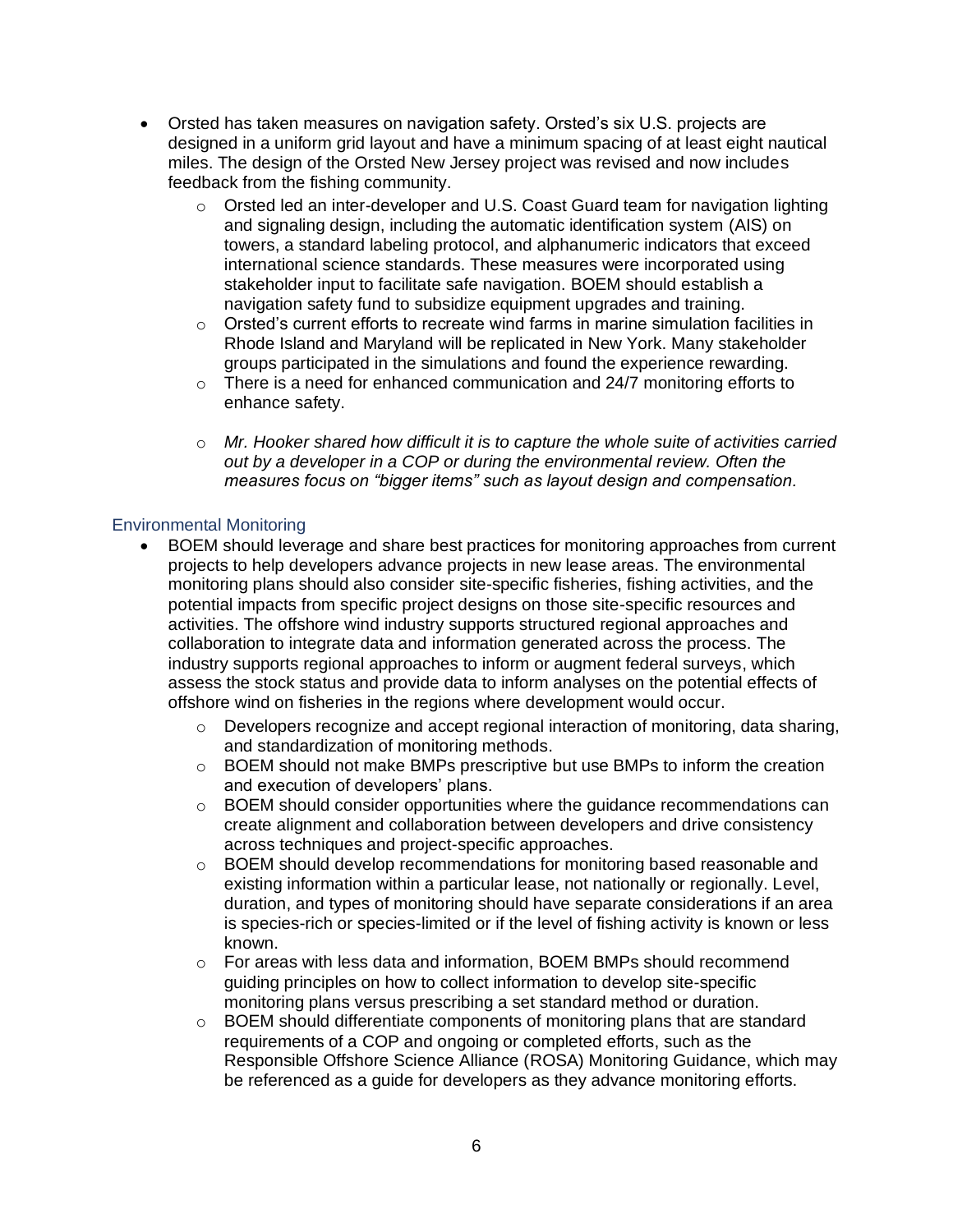$\circ$  BOEM cannot, per its RFI, require regional mitigations or monitoring, but should build collaborative processes between industries and third parties to share knowledge about project-specific monitoring and lessons learned.

### Financial Compensation

- A legislative and regulatory solution can establish the appropriate mechanisms for a federal compensation program to address concerns from the offshore wind and fishing industries. The fund can facilitate continued fishing, enhance access to fisheries, and reduce operating costs for the fishing community in offshore wind lease areas. Any effort undertaken by BOEM in the RFI should not be retroactive or prescriptive. Compensation should provide options for developers and the fishing industry, be evidence-based, and be led by a collective federal government approach, specifically between BOEM and NMFS, that does not rely on multiple and independent states approaches. Compensation frameworks should be national.
- Federal guidance should be for federal waters.
	- $\circ$  The mitigation framework should be the last in the effort to avoid, minimize, and mitigate adverse impacts from offshore wind development.
	- $\circ$  A compensation valuation framework should be transparent and data-driven, and data currently being collected by NOAA from fishermen and reports should serve as a baseline. For example, reports for commercial fishing highlight annualized landings and revenue by species, gear type, and fishery management plan within each lease area, as well as vessel dependence upon operations in each lease area. The party and charter reports feature annualized catch by species and management category, annualized revenue, and vessel/angler dependence upon operations in each area.
	- $\circ$  Guidance should tailor recommended outcomes for different types of users, such as commercial fishermen and party/charter vessels. Compensatory mitigation recommendations could also take different forms (e.g. such as gear loss replacement, navigation safety and training funds, targeted compensation, and a coastal community fund) based on the potentially impacted parties.
	- o Guidance must keep administration and verification simple. Commercial fishermen seeking compensatory mitigation must document loss based on continued fishing effort, but do not need to collect non-industry standard data that would not otherwise be measured.
	- o The mitigation framework would be further strengthened and improved by legislation or regulation that direct or encourage portions of leasing or operational fees to go to regional mitigation funds administered by a third party. The federal government should explore these solutions in developing the guidance. A permanent stream of compensatory mitigation funding from existing leasing fees would provide greater clarity upfront for both fishermen and developers. A portion of BOEM's offshore wind revenue could be used to fund a mitigation framework. The sale of bidding credits or the proportional crediting fee rate reductions could be conditional upon an accredited amount to be deposited into a national or regional mitigation fund managed by a third party. BOEM would not create or manage such a fund.
- Existing guidance works well and is setting effective industry standards. EnBW North America continues to use BMPs to guide fisheries engagement, although the organization is currently not a leaseholder. A centrally managed fund would maximize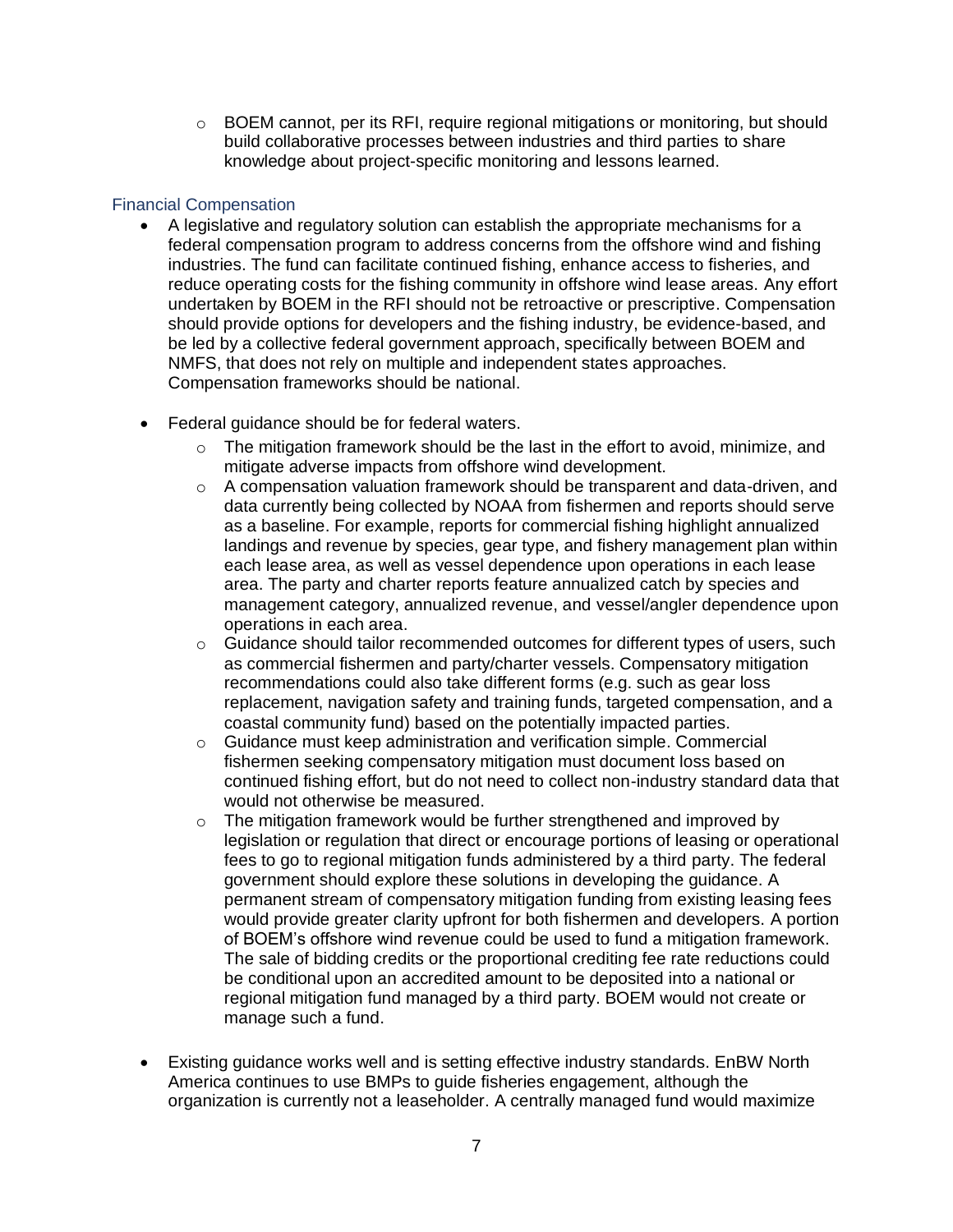resources available to fishermen and alleviate the fishing community, developers, and the state from having to negotiate multiple compensatory mitigation agreements, thereby providing a clear, consistent, and reputable process.

- BOEM should develop a standardized, uniform, and equitable compensatory fisheries mitigation framework with the fishing community that all offshore wind developers adhere to.
	- o Regarding the South Ford Wind EIS, all impact producing factors would result in an overall major adverse impact because commercial and recreational fishermen would experience substantial disruptions indefinitely, even if remedial action is taken. Any mitigation needs to be based on demonstrated impacts that cannot be avoided or minimized.
	- $\circ$  There is ambiguity with future impacts from offshore wind projects as they move into operation and decommissioning. BOEM should implement a performance or surety bond as a condition of COP approval for all offshore wind projects to account for unforeseen impacts.
	- $\circ$  The fishing community does not want to be compensated for impacts because of offshore wind development, but they want to continue to fish uninterrupted and unimpeded the way they have historically.
	- $\circ$  The fishing community will have to adapt to the changing conditions due to warming oceans. Offshore wind development could displace fishing efforts.
	- o There is concern with exclusionary zones, given offshore wind structures, and a need for a uniform fisheries compensatory mitigation framework that can be applied to all developers and their projects.
	- o The framework should be fair and equitable across all states.
- It's important to site to limit mitigation and include marine and alien species interactions during the monitoring of fishing activity. Stakeholders would like to know whether the expected energy generated from 30,000 MW of wind farms across the U.S. had been quantified.

The meeting adjourned at 11:46 a.m. ET.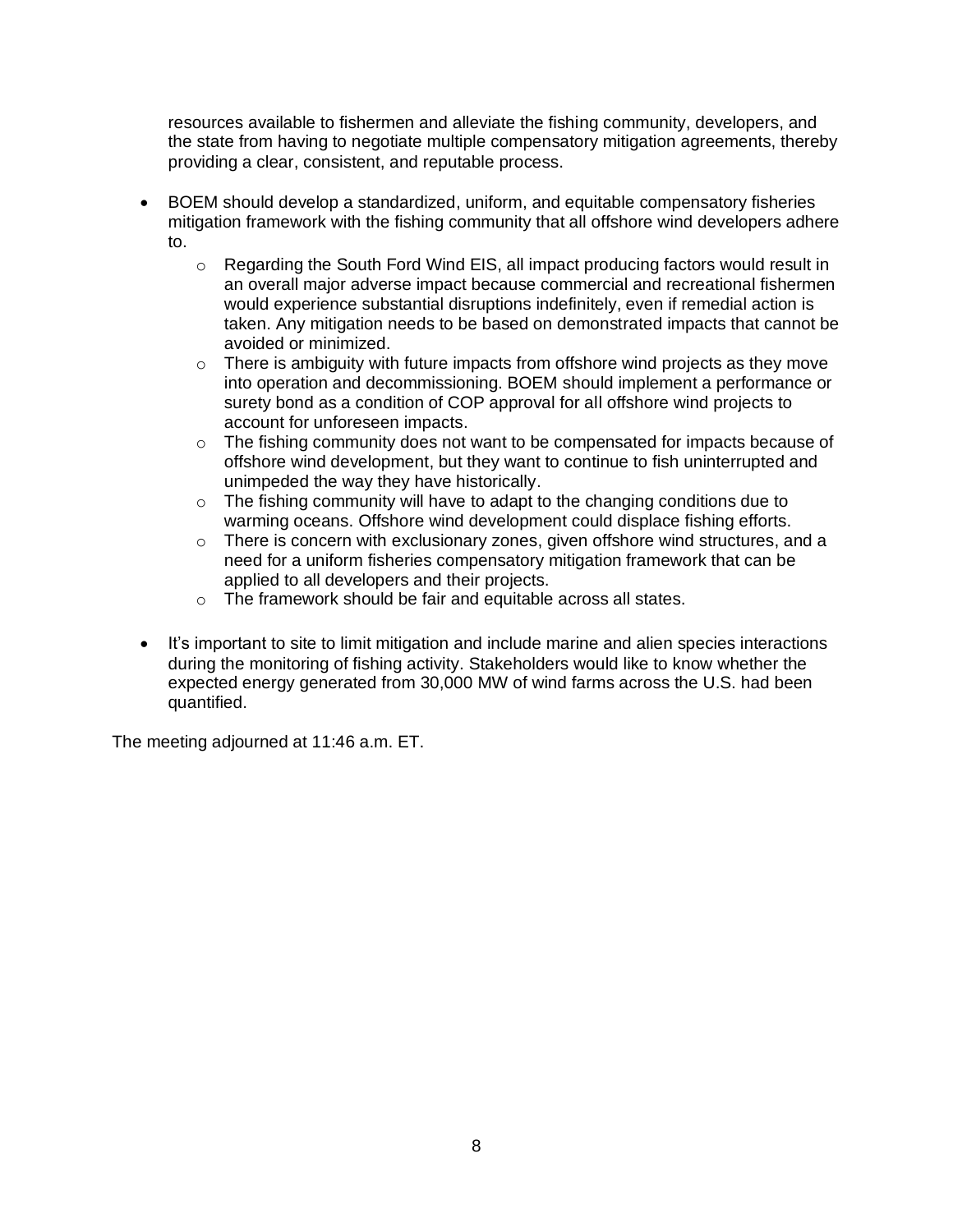## **APPENDIX A: PARTICIPANT LIST**

1. Calvin Alexander 2. Lianne Allen- Jacobson 3. Katie Almeida 4. Cristiana Bank 5. Jerry Barnes 6. Sharon Benjamin 7. Steve Black 8. Bob Bochar 9. Idrissa Boube 10. James Boyd 11. Bonnie Brady 12. Jenny Briot 13. Morgan Brunbauer 14. Colleen Brust 15. Danny Bryant 16. Marina Chaji 17. Susan Chambers 18. Aideen Chapman 19. Douglas Christel 20. David Ciochetto 21. Ben Cooper 22. Christopher Cooper 23. Doug Copeland 24. Greg DeCelles 25. Michele Desautels 26. Brian Dresser 27. Stephen Drew 28. Russell Dunn 29. Laura Dwyer 30. Lorena Edenfield 31. Lisa Engler 32. Jennifer Flood 33. Gwen Gallagher 34. Nelson Garcez 35. Andrew Gould 36. T Haight 37. Anne Hawkins 38. Lyndie Hice-Dunton 39. Megan Higgins 40. Fiona Hogan 41. Caela Howard 42. Ursula Howson 43. Cheri Hunter 44. Jeff Jensen 45. Lane Johnston 46. Joshua Kaplowitz 47. Sara Krupa 48. Jim Lanard

49. Eva Land 50. Elizabeth Lange 51. Ron Larsen 52. Sean Lawler 53. Brian LeFebvre 54. Julia Lewis 55. Emily Lindow 56. Andrew Lipsky 57. Jennifer Lukens 58. Scott Lundin 59. Elizabeth Marchetti 60. Aoife Mc 61. Ashleigh MCCord 62. Tim McCune 63. Kim McLean 64. June Mire 65. Laura Morton 66. Sarah Murphy 67. Christine Myers 68. Candace Nachman 69. Casey Nolan 70. Kris Ohleth 71. Mike Okoniewski 72. Mike Olsen 73. Rachel Pachter 74. Molly Pacifico 75. Ross Pearsall 76. Doug Perkins 77. Ruth Perry 78. Lisa Pfeiffer 79. Mike Pol 80. Eric Poncelet 81. Jim Powers 82. Claire Richer 83. Emily Rochon 84. Samuel Rodriguez 85. John Romero 86. Prianka Sharma 87. Lauren Sidor 88. Angela Silva 89. Nancy Sopko 90. Joel Southall 91. Chris Sparkman 92. Mariana Steen 93. Bryan Stockton 94. Necy Sumait 95. Steven Tadros 96. Larry Thevik